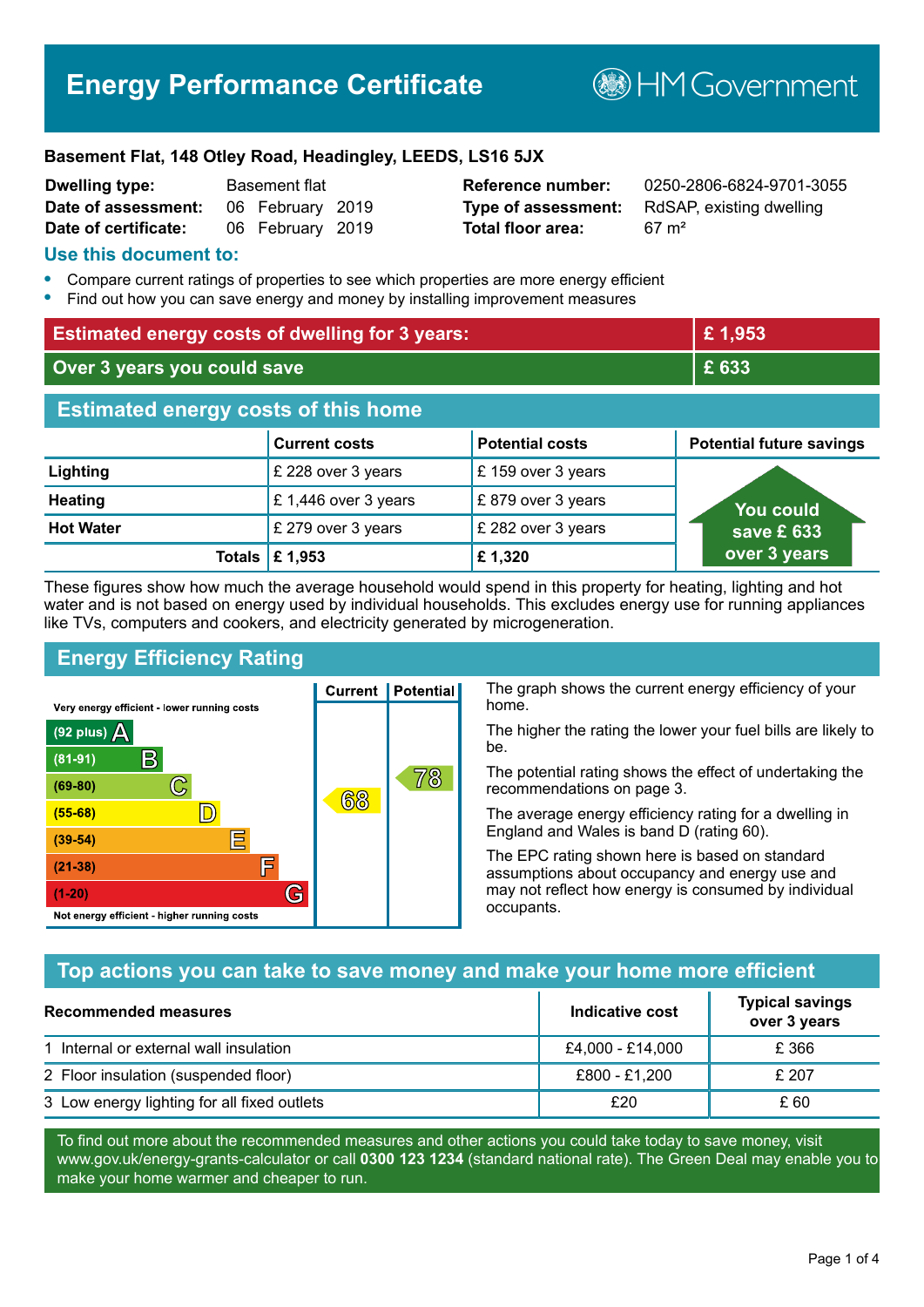Basement Flat, 148 Otley Road, Headingley, LEEDS, LS16 5JX

#### 06 February 2019 RRN: 0250-2806-6824-9701-3055

**Energy Performance Certificate**

## **Summary of this home's energy performance related features**

| <b>Element</b>        | <b>Description</b>                             | <b>Energy Efficiency</b> |
|-----------------------|------------------------------------------------|--------------------------|
| Walls                 | Solid brick, as built, no insulation (assumed) | ★★☆☆☆                    |
| Roof                  | (another dwelling above)                       |                          |
| Floor                 | Suspended, no insulation (assumed)             |                          |
| Windows               | Fully double glazed                            | ★★★★☆                    |
| Main heating          | Boiler and radiators, mains gas                | ★★★★☆                    |
| Main heating controls | Programmer, room thermostat and TRVs           | ★★★★☆                    |
| Secondary heating     | None                                           |                          |
| Hot water             | From main system                               | ★★★★☆                    |
| Lighting              | Low energy lighting in 56% of fixed outlets    | ★★★★☆                    |

Current primary energy use per square metre of floor area: 242 kWh/m² per year

The assessment does not take into consideration the physical condition of any element. 'Assumed' means that the insulation could not be inspected and an assumption has been made in the methodology based on age and type of construction.

#### **Low and zero carbon energy sources**

Low and zero carbon energy sources are sources of energy that release either very little or no carbon dioxide into the atmosphere when they are used. Installing these sources may help reduce energy bills as well as cutting carbon. There are none provided for this home.

### **Your home's heat demand**

For most homes, the vast majority of energy costs derive from heating the home. Where applicable, this table shows the energy that could be saved in this property by insulating the loft and walls, based on typical energy use (shown within brackets as it is a reduction in energy use).

| <b>Heat demand</b>           | <b>Existing dwelling</b> | Impact of loft<br>insulation | Impact of cavity<br>wall insulation | Impact of solid<br>wall insulation |
|------------------------------|--------------------------|------------------------------|-------------------------------------|------------------------------------|
| Space heating (kWh per year) | 8.117                    | N/A                          | N/A                                 | (2,713)                            |
| Water heating (kWh per year) | 1.958                    |                              |                                     |                                    |

You could receive Renewable Heat Incentive (RHI) payments and help reduce carbon emissions by replacing your existing heating system with one that generates renewable heat, subject to meeting minimum energy efficiency requirements. The estimated energy required for space and water heating will form the basis of the payments. For more information, search for the domestic RHI on the www.gov.uk website.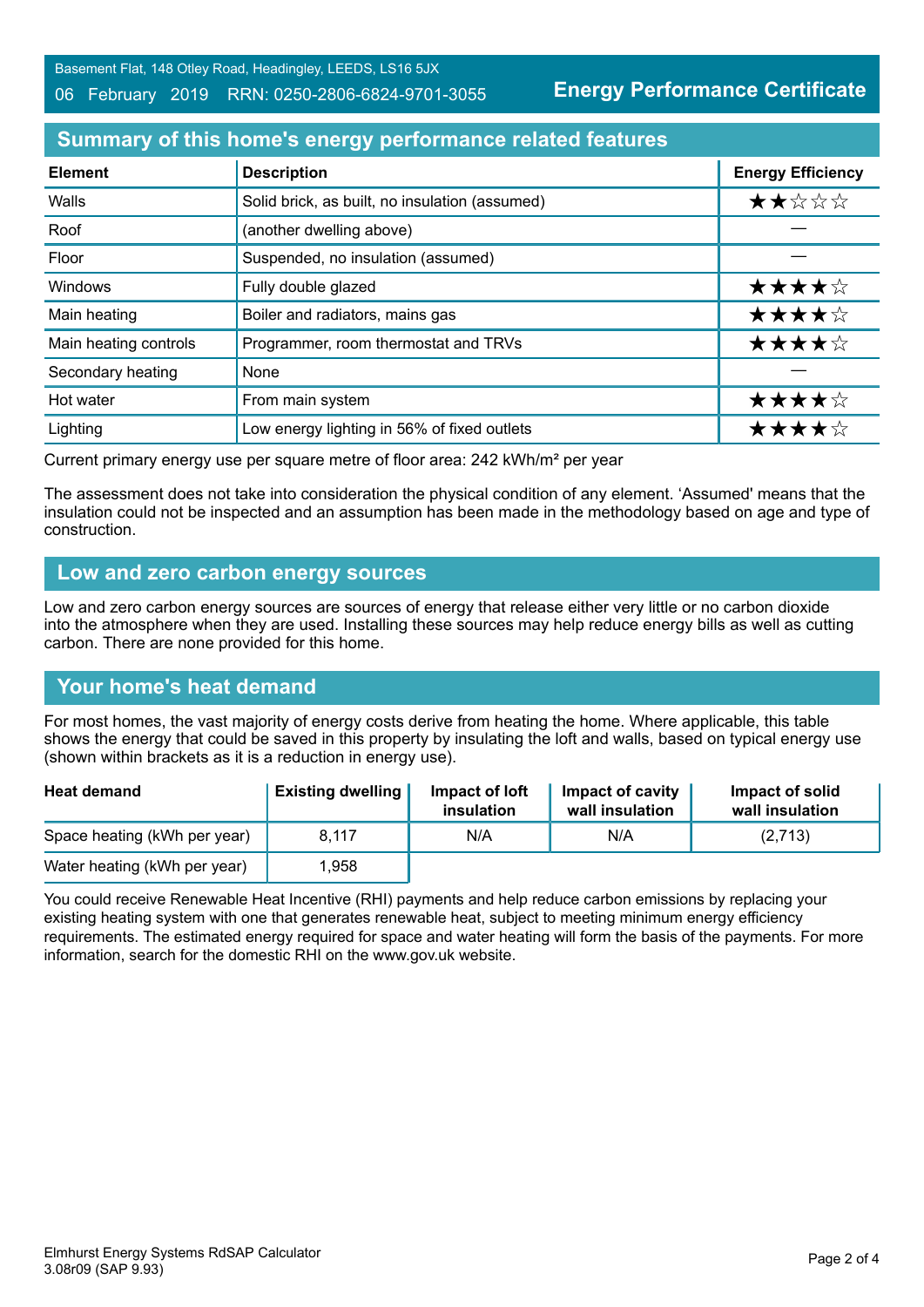Basement Flat, 148 Otley Road, Headingley, LEEDS, LS16 5JX

#### 06 February 2019 RRN: 0250-2806-6824-9701-3055

#### **Recommendations**

The measures below will improve the energy performance of your dwelling. The performance ratings after improvements listed below are cumulative; that is, they assume the improvements have been installed in the order that they appear in the table. Further information about the recommended measures and other simple actions you could take today to save money is available at www.gov.uk/energy-grants-calculator. Before installing measures, you should make sure you have secured the appropriate permissions, where necessary. Such permissions might include permission from your landlord (if you are a tenant) or approval under Building Regulations for certain types of work.

| <b>Recommended measures</b>               | Indicative cost  | <b>Typical savings</b><br>per year | <b>Rating after</b><br>improvement |
|-------------------------------------------|------------------|------------------------------------|------------------------------------|
| Internal or external wall insulation      | £4,000 - £14,000 | £122                               | C74                                |
| Floor insulation (suspended floor)        | £800 - £1,200    | £69                                | C77                                |
| Low energy lighting for all fixed outlets | £20              | £20                                | C78                                |

#### **Opportunity to benefit from a Green Deal on this property**

Green Deal Finance allows you to pay for some of the cost of your improvements in instalments under a Green Deal Plan (note that this is a credit agreement, but with instalments being added to the electricity bill for the property). The availability of a Green Deal Plan will depend upon your financial circumstances. There is a limit to how much Green Deal Finance can be used, which is determined by how much energy the improvements are estimated to **save** for a 'typical household'.

You may be able to obtain support towards repairs or replacements of heating systems and/or basic insulation measures, if you are in receipt of qualifying benefits or tax credits. To learn more about this scheme and the rules about eligibility, call the Energy Saving Advice Service on **0300 123 1234** for England and Wales.